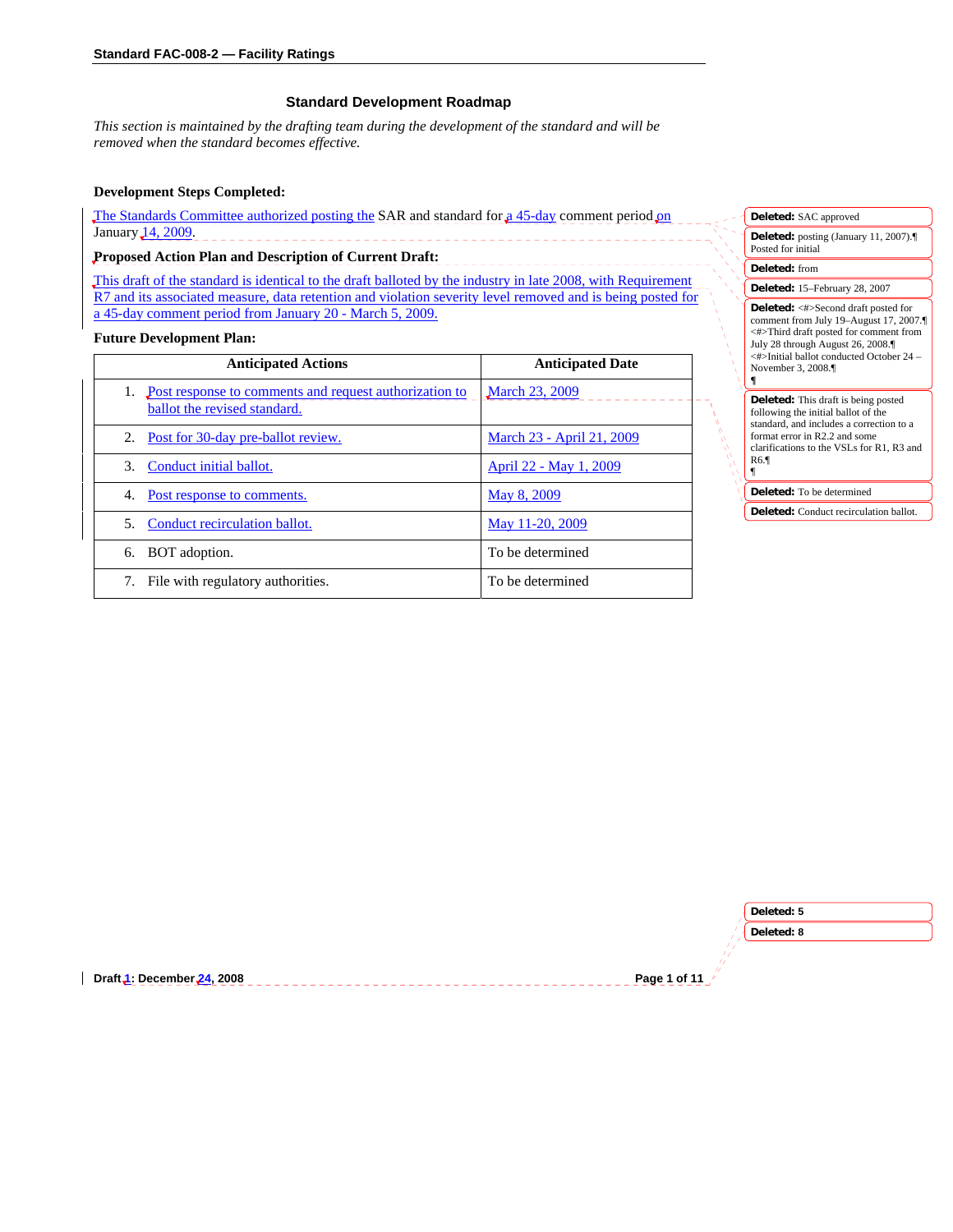## **Definitions of Terms Used in Standard**

*This section includes all newly defined or revised terms used in the proposed standard. Terms already defined in the Reliability Standards Glossary of Terms are not repeated here. New or revised definitions listed below become approved when the proposed standard is approved. When the standard becomes effective, these defined terms will be removed from the individual standard and added to the Glossary.* 

**None.** 

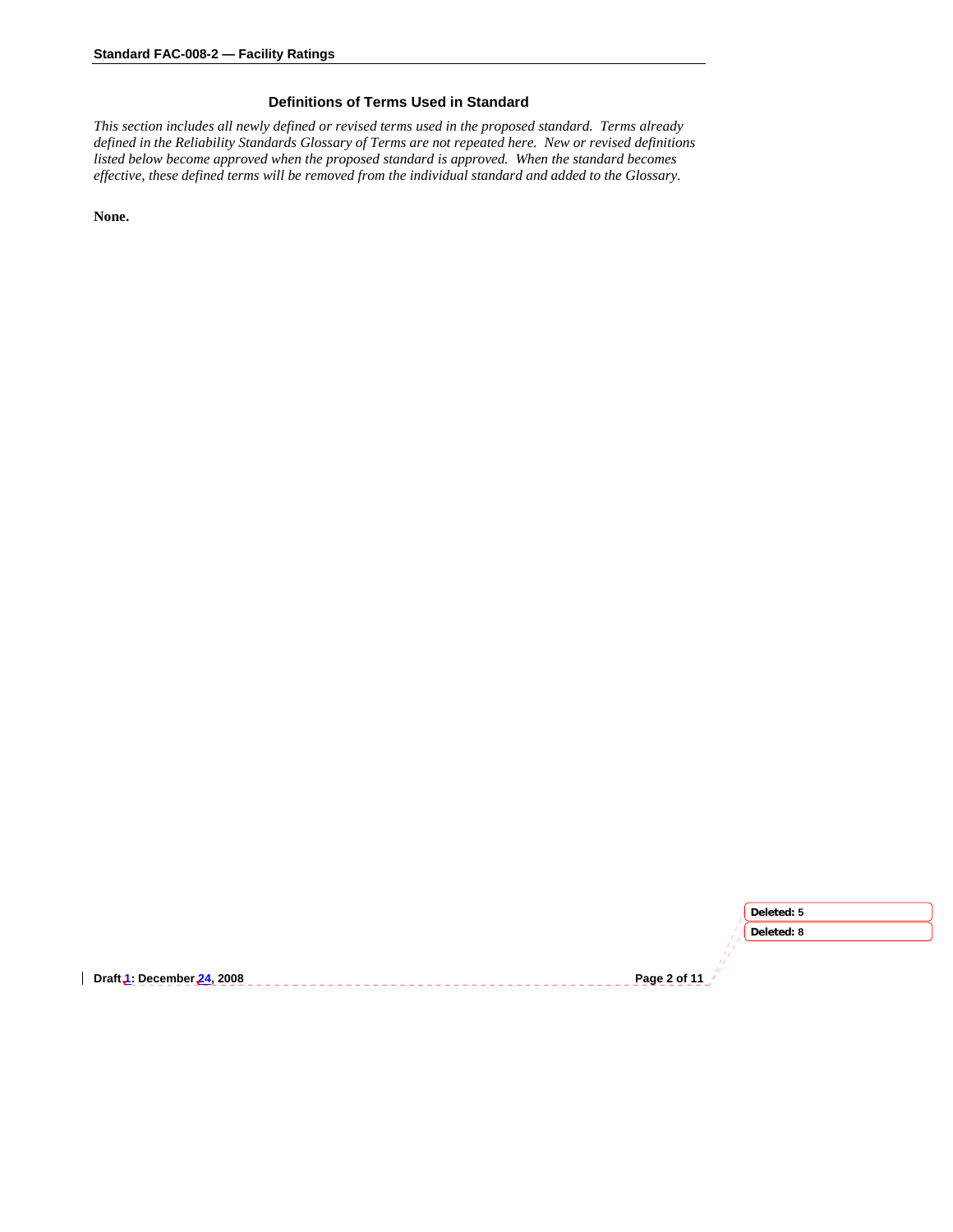### **A. Introduction**

- **1. Title: Facility Ratings**
- **2. Number:** FAC-008-2
- **3. Purpose:** To ensure that Facility Ratings used in the reliable planning and operation of the Bulk Electric System (BES) are determined based on technically sound principles. A Facility Rating is essential for the determination of System Operating Limits.

## **4. Applicability**

- **4.1.** Transmission Owner.
- **4.2.** Generator Owner.
- **5. Effective Date:** The first day of the first calendar quarter that is twelve months beyond the date approved by applicable regulatory authorities, or in those jurisdictions where regulatory approval is not required, the first day of the first calendar quarter twelve months following BOT adoption.

#### **B. Requirements**

- **R1.** The Generator Owner shall have a documented methodology for determining the Facility Ratings (Facility Ratings Methodology) of its solely and jointly owned generating unit Facilities that identifies how each of the following were considered: *[Violation Risk Factor: Medium] [Time Horizon: Long-term Planning]* 
	- **R1.1.** Facility commissioning data.
	- **R1.2.** Either performance history or rating verification supplemented by engineering analysis.
	- **R1.3.** Ratings provided by equipment manufacturers or obtained from equipment manufacturer specifications such as nameplate rating.
	- **R1.4.** Ambient conditions.
	- **R1.5.** Equipment Rating industry standard(s) used in development of this methodology.
- **R2.** The Transmission Owner and Generator Owner shall each have a documented methodology for determining Facility Ratings (Facility Ratings Methodology) of its solely and jointly owned Facilities (except for those generating unit Facilities addressed in R1) that contains all of the following: *[Violation Risk Factor: Medium] [ Time Horizon: Long-term Planning]* 
	- **R2.1.** The methodology used to establish the Ratings of the Equipment that comprises the Facility shall be consistent with at least one of the following:
		- **R2.1.1.** Ratings provided by equipment manufacturers or obtained from equipment manufacturer specifications such as nameplate rating.
		- **R2.1.2.** One or more industry standards developed through an open process such as Institute of Electrical and Electronics Engineers (IEEE) or International Council on Large Electric Systems (CIGRE).
		- **R2.1.3.** A practice that has been verified by testing or engineering analysis.

| Deleted: 8                                   | Deleted: 5 |
|----------------------------------------------|------------|
|                                              |            |
|                                              |            |
| Page 3 of 11 /<br>Draft 1: December 24, 2008 |            |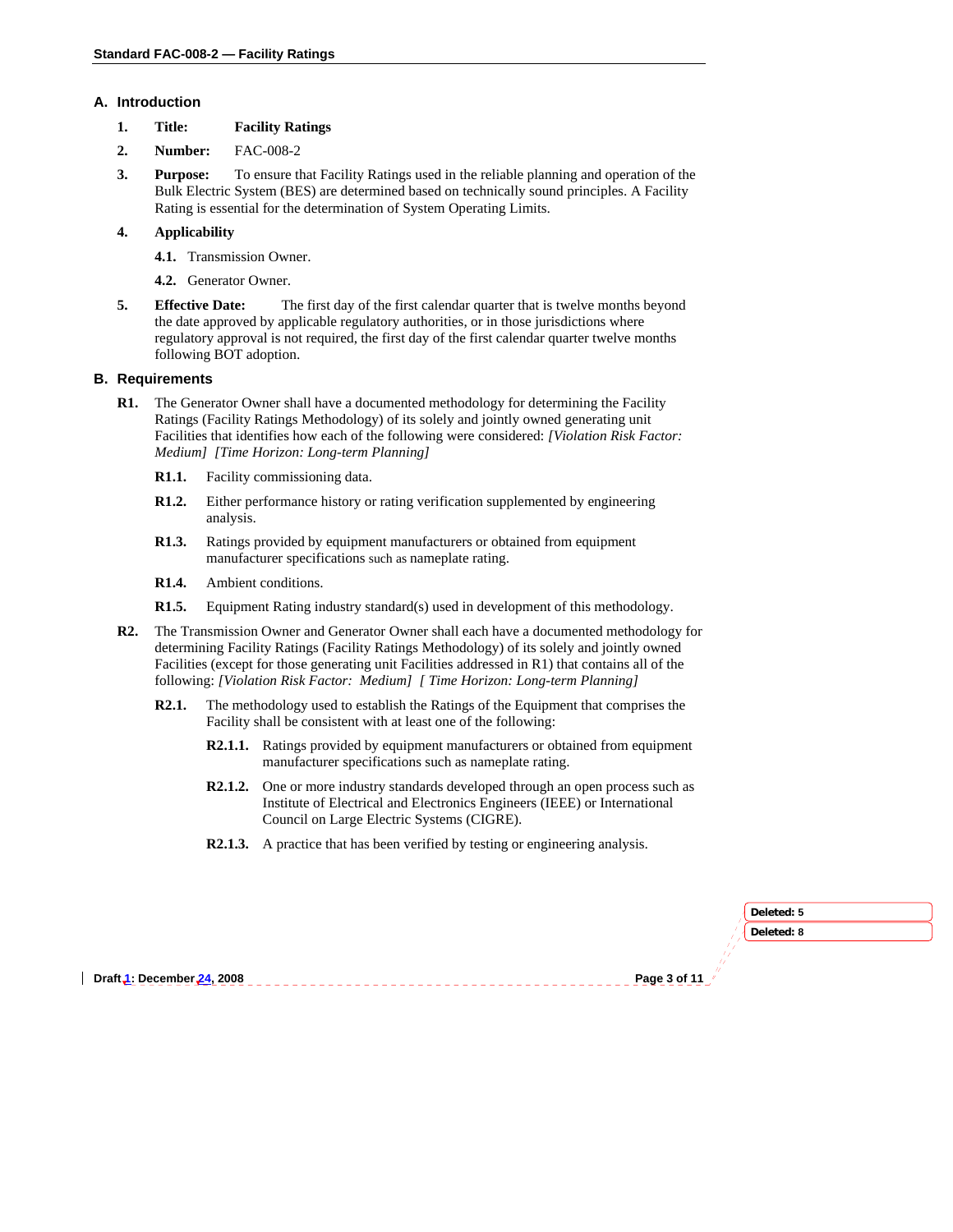- **R2.2.** The underlying assumptions, design criteria, and methods used to determine the Equipment Ratings identified in R2.1 including identification of how each of the following were considered:
	- **R2.2.1.** Equipment Rating standard(s) used in development of this methodology.
	- **R2.2.2.** Ratings provided by equipment manufacturers or obtained from equipment manufacturer specifications.
	- **R2.2.3.** Ambient conditions (for particular or average conditions or as they vary in real-time).
	- **R2.2.4.** Operating limitations.<sup>[1](#page-3-0)</sup>
- **R2.3.** A statement that a Facility Rating shall respect the most limiting applicable Equipment Rating of the individual equipment that comprises that Facility.
- **R2.4.** The process by which the Rating of equipment that comprises a Facility is determined.
	- **R2.4.1.** The scope of equipment addressed shall include, but not be limited to, transmission conductors, transformers, relay protective devices, terminal equipment, and series and shunt compensation devices.
	- **R2.4.2.** The scope of Ratings addressed shall include, as a minimum, both Normal and Emergency Ratings.
- **R3.** The Transmission Owner and Generator Owner shall each make its Facility Ratings Methodology available for inspection and technical review by those Reliability Coordinators, Transmission Operators, Transmission Planners and Planning Coordinators that have responsibility for the area in which the associated Facilities are located, within 21 calendar days of receipt of a request. *[Violation Risk Factor: Lower] [Time Horizon: Operations Planning]*
- **R4.** If a Reliability Coordinator, Transmission Operator, Transmission Planner or Planning Coordinator provides documented comments on its technical review of a Transmission Owner's or Generator Owner's Facility Ratings Methodology, the Transmission Owner or Generator Owner shall provide a response to that commenting entity within 45 calendar days of receipt of those comments. The response shall indicate whether a change will be made to the Facility Ratings Methodology and, if no change will be made to that Facility Ratings Methodology, the reason why. *[Violation Risk Factor: Lower] [Mitigation Time Horizon: Operations Planning]*
- **R5.** The Transmission Owner and Generator Owner shall each have Facility Ratings for its solely and jointly owned Facilities that are consistent with the associated Facility Ratings Methodology. *[Violation Risk Factor: Medium] [Time Horizon: Operations Planning, Sameday Operations, Real-time Operations]*
- **R6.** The Transmission Owner and Generator Owner shall each provide Facility Ratings for its solely and jointly owned Facilities that are existing Facilities, new Facilities, modifications to existing Facilities and re-ratings of existing Facilities to its associated Reliability Coordinator(s), Planning Coordinator(s), Transmission Planner(s), and Transmission Operator(s) as scheduled by such requesting entities. *[Violation Risk Factor: Medium] [Time Horizon: Operations Planning, Same-day Operations, Real-time Operations]*

<span id="page-3-0"></span>**Draft 1: December 24, 2008 Page 4 of 11** 

1

**Deleted:** *<#>* Page Break *<#>*If a Reliability Coordinator, Transmission Operator, Transmission Planner, or Planning Coordinator requests:*¶ <#>*Identification of the most limiting Equipment that comprises a Facility, or *¶ <#>*The hypothetical increase in the Facility's Rating if that most limiting Equipment that comprises that Facility were not considered in the development of that Facility Rating *¶* then the Transmission Owner shall provide the requested information within 30 calendar days, (or a later date if specified by the requester) if the Facility Rating meets all of the criteria in the table below: *[Violation Risk Factor: Lower] [Time Horizon: Operations Planning]¶* If the Transmission Facility Rating meets **both** of the following: **Deleted: 5** ... [1]

**Deleted: 8**

 $<sup>1</sup>$  Such as temporary de-ratings of impaired equipment in accordance with good utility practice.</sup>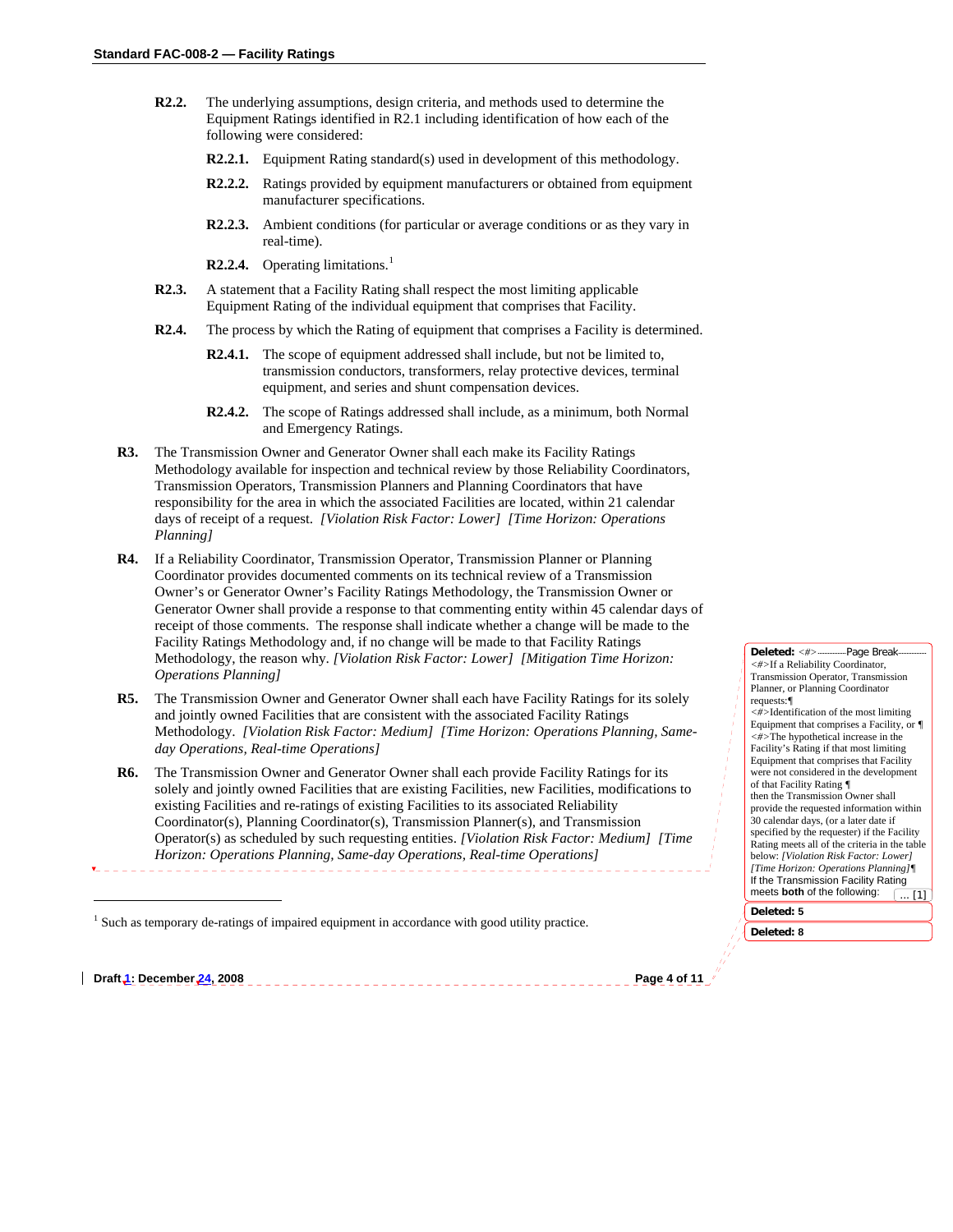## **C. Measures**

- **M1.** The Generator Owner shall have a documented Facility Ratings Methodology that shows how each of the items identified in Requirement 1.1 through Requirement 1.5 were considered.
- **M2.** The Transmission Owner and Generator Owner shall each have a documented Facility Ratings Methodology that includes all of the items identified in Requirement 2.1 through Requirement 2.4.
- **M3.** The Transmission Owner and Generator Owner shall each have evidence, such as a copy of a dated electronic note, or other comparable evidence to show that it made its Facility Ratings Methodology available for inspection within 21 calendar days of a request in accordance with Requirement 3.
- **M4.** If the Reliability Coordinator, Transmission Operator, Transmission Planner or Planning Coordinator provides documented comments on its technical review of a Transmission Owner's or Generator Owner's Facility Ratings Methodology, the Transmission Owner or Generator Owner shall have evidence, (such as a copy of a dated electronic or hard copy note, or other comparable evidence from the Transmission Owner or Generator Owner addressed to the commenter that includes the response to the comment,) that it provided a response to that commenting entity in accordance with Requirement 4.
- **M5.** The Transmission Owner and Generator Owner shall have evidence to show that its Facility Ratings are consistent with its Facility Ratings Methodology (Requirement 5).
- **M6.** The Transmission Owner and Generator Owner shall each have evidence, such as a copy of a dated electronic note, or other comparable evidence to show that it provided its Facility Ratings to its associated Reliability Coordinator(s), Planning Coordinator(s), Transmission Planner(s), and Transmission Operator(s) in accordance with Requirement 6.

**D. Compliance** 

**1. Compliance Monitoring Process** 

## **1.1. Compliance Enforcement Authority**

Regional Entity

**1.2. Compliance Monitoring Period and Reset Timeframe** Not Applicable

#### **1.3. Compliance Monitoring and Enforcement Processes:**

- Self-Certifications
- Spot Checking
- Compliance Audits
- Self-Reporting
- Compliance Violation Investigations
- **Complaints**

## **1.4. Data Retention**

The Generator Owner shall keep its current, in force Facility Rating Methodology (for R1) and any modifications to the methodology that were in force since last compliance audit period for Measure 1 and Measure 5.

**Draft 1: December 24, 2008** Page 5 of 11 **and 24, 2008** Page 5 of 11 **and 2018** Page 5 of 11

**Deleted: 5 Deleted: 8**

**Deleted:** <#> The Transmission Owner shall each have evidence, such as a copy of a dated electronic note, or other comparable evidence to show that it provided requested information (identification of the most limiting Equipment that comprises a Facility and the hypothetical increase in the Facility's Rating if that most limiting Equipment that comprises that Facility were not considered in the development of that Facility's Rating) to its associated Reliability Coordinator(s), Planning Coordinator(s), Transmission Planner(s), and Transmission Operator(s) in accordance with Requirement 7.¶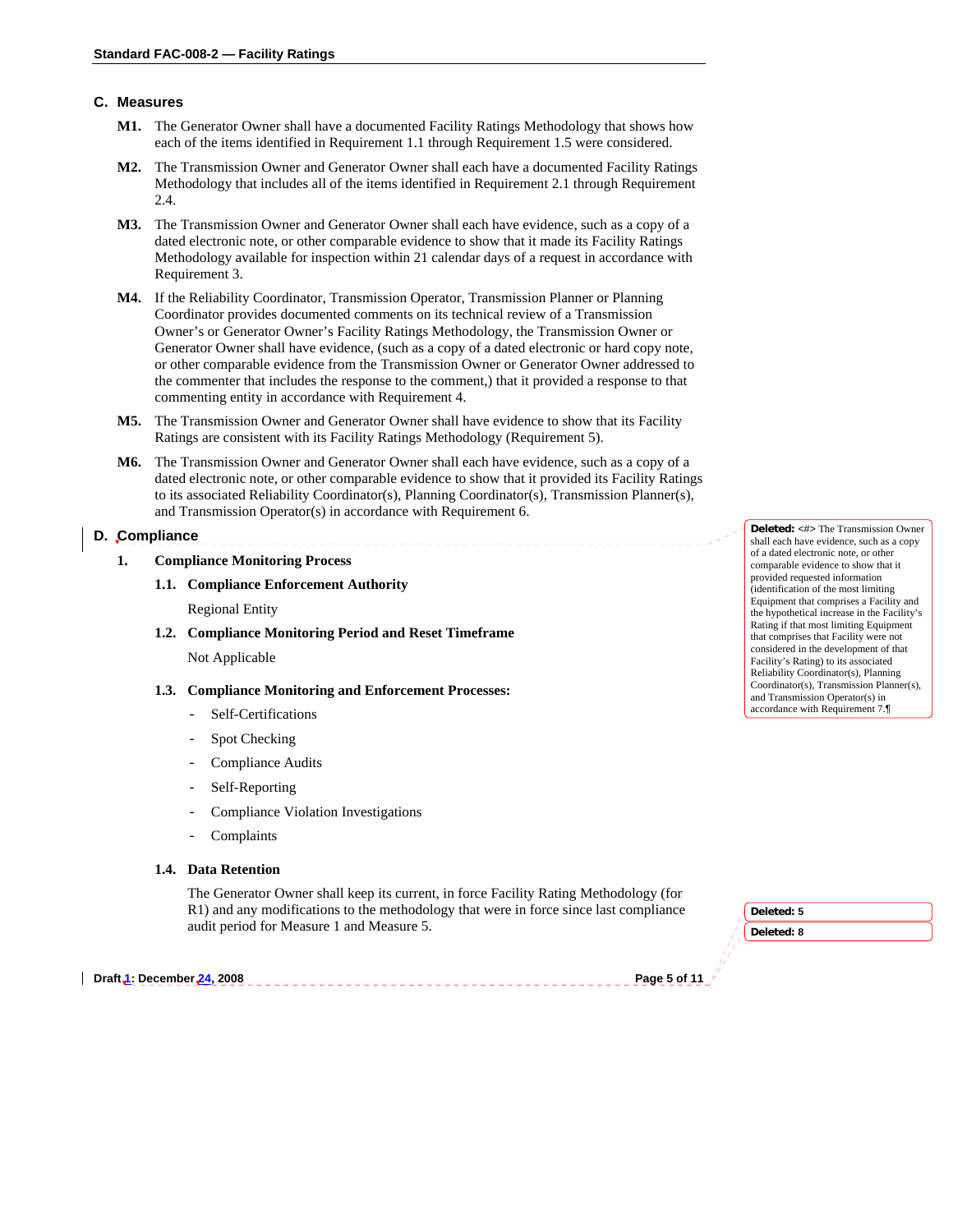The Transmission Owner and Generator Owner shall keep its current, in force Facility Ratings Methodology (for R2) and any modifications to the methodology that were in force since the last compliance audit for Measure 2 and Measure 5.

The Transmission Owner and Generator Owner shall keep its current, in force Facility Ratings and any changes to those ratings for three calendar years for Measure 5.

The Generator Owner and Transmission Owner shall each keep evidence for Measure 3, Measure 4, and Measure  $6$  for three calendar years.

If a Generator Owner or Transmission Owner is found non-compliant, it shall keep information related to the non-compliance until found compliant.

The Compliance Enforcement Authority shall keep the last audit and all subsequent compliance records.

#### **1.5. Additional Compliance Information**

None

| Deleted: Measure 6, |
|---------------------|
| releted: 7          |

|                            | Deleted: 5     |
|----------------------------|----------------|
|                            | Deleted: 8     |
|                            |                |
| Draft 1: December 24, 2008 | Page 6 of 11 / |
|                            |                |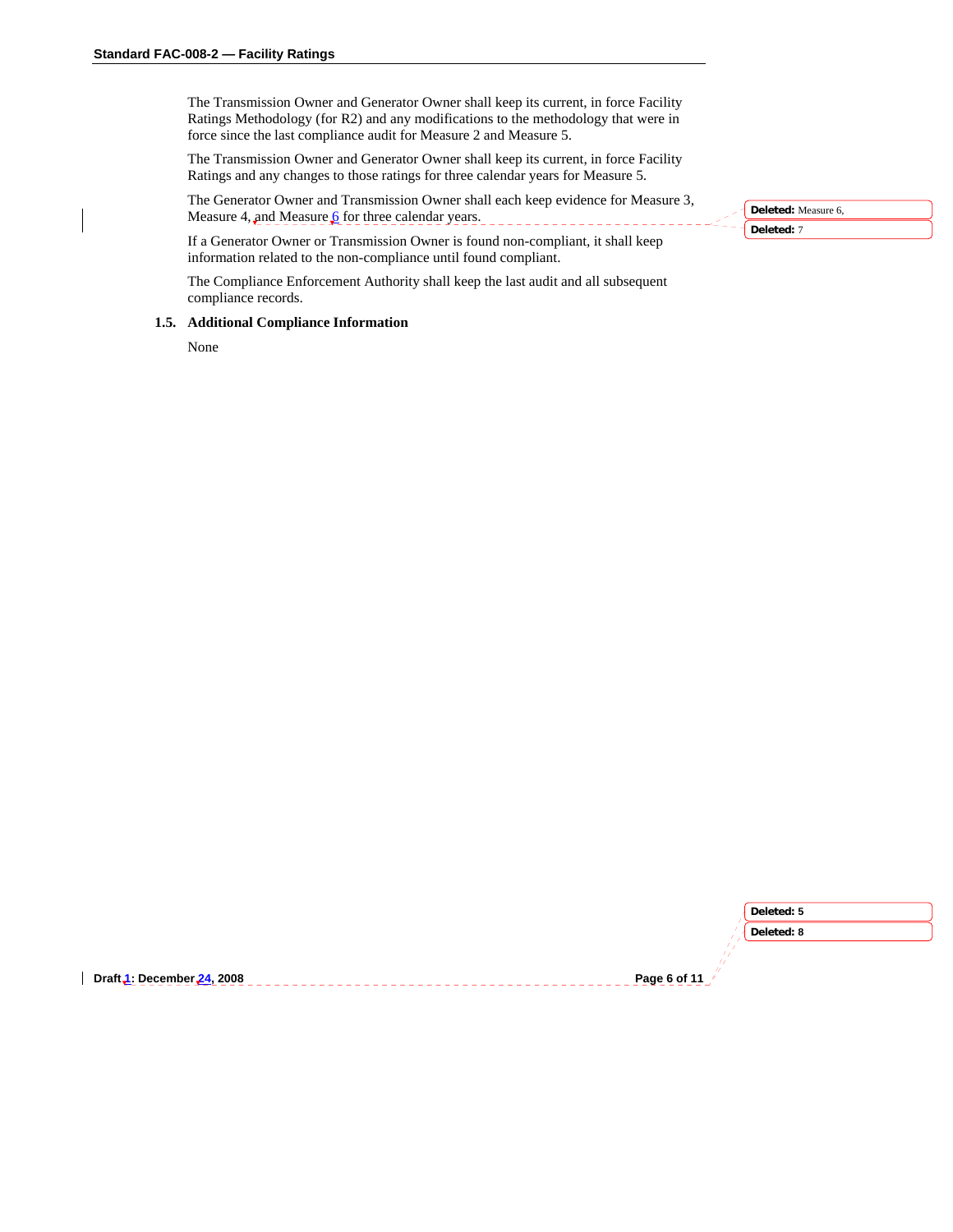#### **2.Violation Severity Levels**

| The Generator Owner's Facility<br>The Generator Owner's Facility<br>The Generator Owner's Facility<br>The Generator Owner's Facility<br>R1<br>Ratings Methodology for<br>Ratings Methodology for<br>Ratings Methodology for<br>Ratings Methodology for<br>generating unit Facilities, does<br>generating unit Facilities, is<br>generating unit Facilities, is<br>generating unit Facilities, does<br>not identify how any of the<br>not identify how ambient<br>missing identification of how<br>missing identification of how<br>conditions were considered.<br>both of the following were<br>both of the following were<br>following were considered:<br>(R1.4)<br>considered:<br>considered:<br>Facility commissioning<br>Facility commissioning<br>Ratings provided by<br>data. $(R1.1)$<br>$\bullet$<br>$\bullet$<br>equipment manufacturers<br>data. $(R1.1)$<br>Performance history or<br>$\bullet$<br>(R1.3)<br>Performance history or<br>rating verification<br>$\bullet$<br><b>Equipment Rating</b><br>rating verification<br>accompanied by engineering<br>٠<br>analysis. $(R1.2)$<br>standard(s) $(R1.5)$<br>accompanied by engineering<br>analysis. (R1.2)<br>Ratings provided by<br>$\bullet$<br>equipment manufacturers.<br>(R1.3)<br>Ambient conditions. (R1.4)<br>$\bullet$<br><b>Equipment Rating</b><br>$\bullet$<br>standard(s) $(R1.5)$<br>The Transmission Owner's or<br>The Transmission Owner's or<br>The Transmission Owner's or<br>The Transmission Owner or<br>R <sub>2</sub><br>Generator Owner's Facility<br>Generator Owner's Facility<br>Generator Owner's Facility<br>Generator Owner has no Facility<br>Rating Methodology addresses<br>Rating Methodology does not<br>Rating Methodology does not<br>Rating Methodology. (R2)<br>all of its solely and jointly<br>address one of the following<br>address two of the following<br>owned facilities, but is missing<br>sub-requirements: R2.2.1,<br>sub-requirements: R2.2.1,<br>R2.2.3, R2.2.4.<br>R2.2.3, R2.2.4.<br>one of the following:<br>Does not identify how it<br>٠<br>considered ratings from<br><b>OR</b><br><b>OR</b><br>equipment manufacturers<br>specifications $(R2.2.2)$<br>The scope of equipment<br>The scope of equipment<br>The scope of equipment<br>$\bullet$<br>addressed is missing two of the<br>addressed is missing more than.<br>type addressed is missing<br>following equipment types:<br>two of the following equipment<br>one of the following: |
|---------------------------------------------------------------------------------------------------------------------------------------------------------------------------------------------------------------------------------------------------------------------------------------------------------------------------------------------------------------------------------------------------------------------------------------------------------------------------------------------------------------------------------------------------------------------------------------------------------------------------------------------------------------------------------------------------------------------------------------------------------------------------------------------------------------------------------------------------------------------------------------------------------------------------------------------------------------------------------------------------------------------------------------------------------------------------------------------------------------------------------------------------------------------------------------------------------------------------------------------------------------------------------------------------------------------------------------------------------------------------------------------------------------------------------------------------------------------------------------------------------------------------------------------------------------------------------------------------------------------------------------------------------------------------------------------------------------------------------------------------------------------------------------------------------------------------------------------------------------------------------------------------------------------------------------------------------------------------------------------------------------------------------------------------------------------------------------------------------------------------------------------------------------------------------------------------------------------------------------------------------------------------------------------------------------------------------------------------------------------------------------------------------------------------------------------------------------------|
|                                                                                                                                                                                                                                                                                                                                                                                                                                                                                                                                                                                                                                                                                                                                                                                                                                                                                                                                                                                                                                                                                                                                                                                                                                                                                                                                                                                                                                                                                                                                                                                                                                                                                                                                                                                                                                                                                                                                                                                                                                                                                                                                                                                                                                                                                                                                                                                                                                                                     |
|                                                                                                                                                                                                                                                                                                                                                                                                                                                                                                                                                                                                                                                                                                                                                                                                                                                                                                                                                                                                                                                                                                                                                                                                                                                                                                                                                                                                                                                                                                                                                                                                                                                                                                                                                                                                                                                                                                                                                                                                                                                                                                                                                                                                                                                                                                                                                                                                                                                                     |

**Draft 1: December 24, 2008 Page 7 of 11 Page 7 of 11 Page 7 of 11 Page 7 of 11 Page 7 of 11 Page 7 of 11**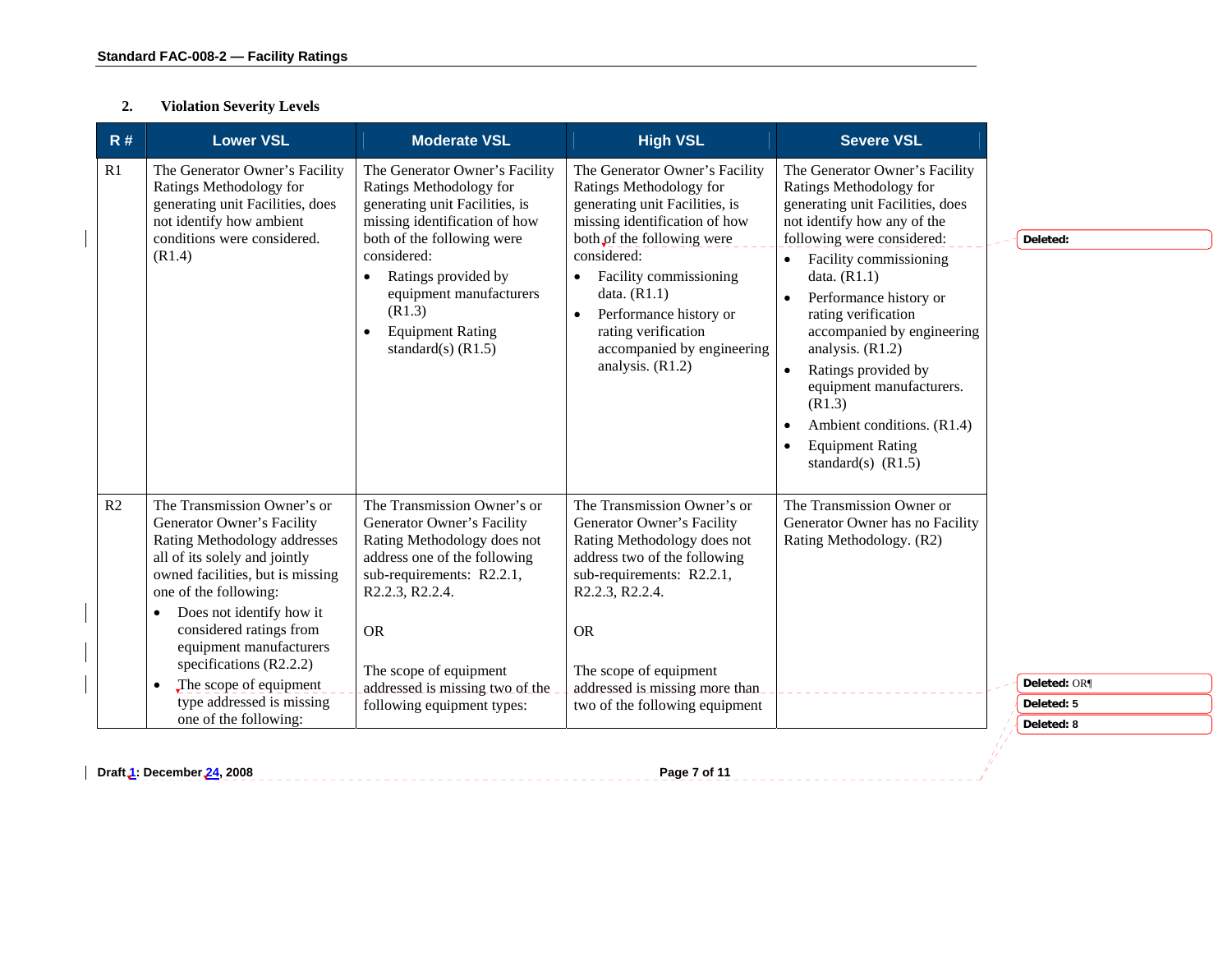| R#             | <b>Lower VSL</b>                                                                                                                                                                                                                                                                                                 | <b>Moderate VSL</b>                                                                                                                                                                                                                                                        | <b>High VSL</b>                                                                                                                                                                                                                                                              | <b>Severe VSL</b>                                                                                                                                                                                                                                             |               |
|----------------|------------------------------------------------------------------------------------------------------------------------------------------------------------------------------------------------------------------------------------------------------------------------------------------------------------------|----------------------------------------------------------------------------------------------------------------------------------------------------------------------------------------------------------------------------------------------------------------------------|------------------------------------------------------------------------------------------------------------------------------------------------------------------------------------------------------------------------------------------------------------------------------|---------------------------------------------------------------------------------------------------------------------------------------------------------------------------------------------------------------------------------------------------------------|---------------|
|                | transmission conductors,<br>transformers, relay<br>protective devices, terminal<br>equipment, and series and<br>shunt compensation devices.<br>(R2.4.1)<br>The methodology document<br>is missing a statement that a<br>Facility Rating shall respect<br>the most limiting applicable<br>Equipment Rating of the | transmission conductors,<br>transformers, relay protective<br>devices, terminal equipment,<br>and series and shunt. (R2.4.1)<br><b>OR</b><br>The methodology does not<br>identify whether it is consistent<br>with the methods identified in<br>R2.1.1, R2.1.2, or R2.1.3. | types: transmission conductors,<br>transformers, relay protective<br>devices, terminal equipment,<br>and series and shunt<br>compensation devices. (R2.4.1)<br><b>OR</b><br>The methodology is missing the<br>process for determining either<br>normal or emergency ratings. |                                                                                                                                                                                                                                                               | Deleted: OR ¶ |
|                | individual equipment that<br>comprises that Facility.<br>(R2.3)                                                                                                                                                                                                                                                  |                                                                                                                                                                                                                                                                            | (R2.4.2)                                                                                                                                                                                                                                                                     |                                                                                                                                                                                                                                                               | Deleted: ¶    |
| R <sub>3</sub> | The Transmission Owner or<br>Generator Owner made its<br>methodology available to<br>requesting entities for<br>inspection, but within a time<br>period that was greater than 21<br>calendar days but less than or<br>equal to 30 calendar days of<br>receipt of a request $(R3)$                                | The Transmission Owner or<br>Generator Owner did not make<br>its methodology available to one<br>of its requesting Transmission<br>Planners or its Planning<br>Coordinators. (R3)<br><b>OR</b>                                                                             | The Transmission Owner or<br>Generator Owner did not make<br>its methodology available to one<br>of its requesting Reliability<br>Coordinators or its<br>Transmission Operators. (R3)<br>OR                                                                                  | The Transmission Owner or<br>Generator Owner received<br>requests, but did not make its<br><b>Facility Ratings Methodology</b><br>available to any of the<br>requesting entities for inspection<br>within 60 calendar days of a<br>receipt of a request. (R3) | Deleted: -    |
|                |                                                                                                                                                                                                                                                                                                                  | The Transmission Owner or<br>Generator Owner made its<br>methodology available for<br>inspection, but within a time<br>period that was greater than 30<br>calendar days but less than or<br>equal to 45 calendar days of<br>receipt of a request. $(R3)$                   | The Transmission Owner or<br>Generator Owner made its<br>methodology available for<br>inspection, but within a time<br>period that was greater than 45<br>calendar days but less than or<br>equal to 60 calendar days of<br>receipt of a request. $(R3)$                     |                                                                                                                                                                                                                                                               |               |
|                |                                                                                                                                                                                                                                                                                                                  |                                                                                                                                                                                                                                                                            |                                                                                                                                                                                                                                                                              |                                                                                                                                                                                                                                                               | Deleted: 5    |
|                |                                                                                                                                                                                                                                                                                                                  |                                                                                                                                                                                                                                                                            |                                                                                                                                                                                                                                                                              |                                                                                                                                                                                                                                                               | Deleted: 8    |

erika<br>11 Ĥ

**Draft 1: December 24, 2008 Page 2008 Accord 24, 2008 Page 8 of 11 Accord 2014**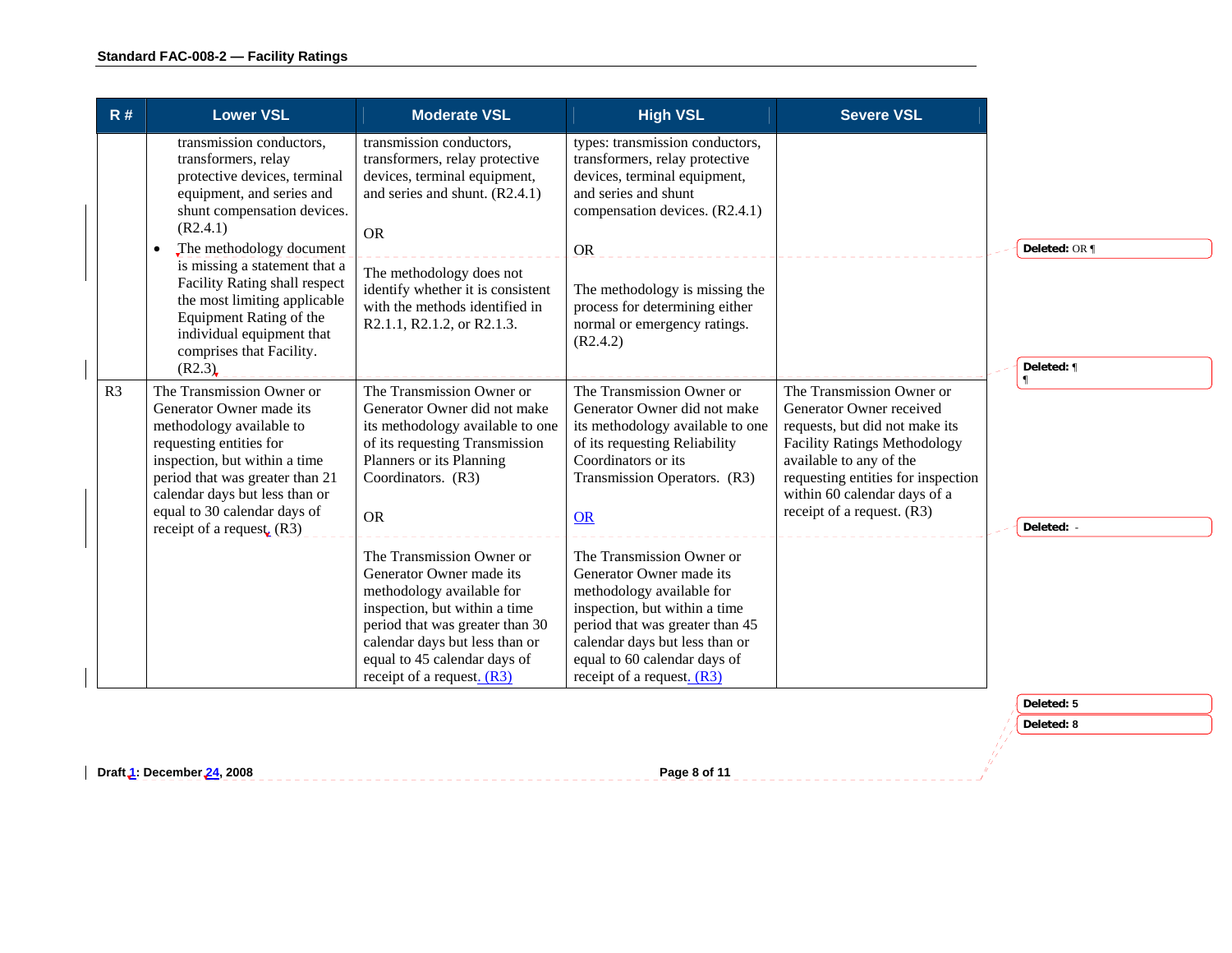| R#             | <b>Lower VSL</b>                                                                                                                                                                                                                   | <b>Moderate VSL</b>                                                                                                                                                                                                                       | <b>High VSL</b>                                                                                                                                                                                                              | <b>Severe VSL</b>                                                                                                                                                                                                                    |               |
|----------------|------------------------------------------------------------------------------------------------------------------------------------------------------------------------------------------------------------------------------------|-------------------------------------------------------------------------------------------------------------------------------------------------------------------------------------------------------------------------------------------|------------------------------------------------------------------------------------------------------------------------------------------------------------------------------------------------------------------------------|--------------------------------------------------------------------------------------------------------------------------------------------------------------------------------------------------------------------------------------|---------------|
| R <sub>4</sub> | The Transmission Owner or<br>Generator Owner provided a<br>complete response to comments                                                                                                                                           | The Transmission Owner or<br>Generator Owner provided an<br>on-time response to comments                                                                                                                                                  | The Transmission Owner or<br>Generator Owner provided a<br>response to comments on its                                                                                                                                       | The Transmission Owner or<br>Generator Owner did not<br>provide any response to                                                                                                                                                      | Deleted:      |
|                | on its Facility Ratings<br>Methodology, but the response<br>was provided more than 45<br>calendar days but less than 90<br>calendar days after the<br>comments were received. (R4)                                                 | on its Facility Ratings<br>Methodology but the response<br>was missing one of the<br>following:<br>An indication of whether<br>$\bullet$<br>changes will be made                                                                          | Facility Ratings Methodology,<br>but the response was provided<br>more than 45 calendar days but<br>less than 90 calendar days after<br>the comments were received,<br>and the response was missing<br>one of the following: | comments on its Facility<br>Ratings Methodology within 90<br>calendar days. (R4)                                                                                                                                                     |               |
|                |                                                                                                                                                                                                                                    | If no change will be made,<br>the reason why no change<br>will be made. (R4)                                                                                                                                                              | $\bullet$ - - An-indication of whether<br>changes will be made                                                                                                                                                               |                                                                                                                                                                                                                                      | Deleted: OR¶  |
|                |                                                                                                                                                                                                                                    |                                                                                                                                                                                                                                           | If no change will be made,<br>$\bullet$                                                                                                                                                                                      |                                                                                                                                                                                                                                      | Deleted: OR ¶ |
|                |                                                                                                                                                                                                                                    |                                                                                                                                                                                                                                           | the reason why no change<br>will be made. $(R4)$                                                                                                                                                                             |                                                                                                                                                                                                                                      | Deleted: ¶    |
| R <sub>5</sub> | The Transmission Owner or<br>Generator Owner developed<br>Facility Ratings and at least one<br>rating, but less than 5% of the                                                                                                     | The Transmission Owner or<br>Generator Owner developed<br>Facility Ratings but 5% or more,<br>but less than 10% of the ratings                                                                                                            | The Transmission Owner or<br>Generator Owner developed<br>Facility Ratings but 10% or<br>more, but less than 15% of the                                                                                                      | The Transmission Owner or<br>Generator Owner developed<br>Facility Ratings but 15% or<br>more of the ratings reviewed                                                                                                                | Deleted:      |
|                | ratings reviewed were<br>inconsistent with the associated<br>Facility Rating Methodology.<br>(R5)                                                                                                                                  | reviewed were inconsistent with<br>the associated Facility Rating<br>Methodology. (R5)                                                                                                                                                    | ratings reviewed were<br>inconsistent with the associated<br>Facility Rating Methodology.<br>(R5)                                                                                                                            | were inconsistent with the<br>associated Facility Rating<br>Methodology. (R5)                                                                                                                                                        | Deleted:      |
| R <sub>6</sub> | The Transmission Owner or<br>Generator Owner provided all of<br>its Facility Ratings to all of the<br>requesting entities but missed<br>meeting one or more of the<br>schedules by up to, but less<br>than, 15 calendar days. (R6) | The Transmission Owner or<br>Generator Owner provided all of<br>its Facility Ratings on schedule<br>to all but one of the requesting<br>entities but the Facility Ratings<br>provided to one of the required<br>entities were incomplete. | The Transmission Owner or<br>Generator Owner provided<br>some Facility Ratings on<br>schedule to all of the requesting<br>entities but the Facility Ratings<br>provided to the following<br>entities were incomplete:        | The Transmission Owner or<br>Generator Owner did not<br>provide any of its Facility<br>Ratings to the following entities:<br>Planning Coordinators and<br>$\equiv$<br>Transmission Planners, or<br>Reliability Coordinators and<br>L |               |
|                |                                                                                                                                                                                                                                    | <b>OR</b>                                                                                                                                                                                                                                 | Planning Coordinators and<br>Transmission Planners, or                                                                                                                                                                       | <b>Transmission Operators</b>                                                                                                                                                                                                        | Deleted: 5    |
|                |                                                                                                                                                                                                                                    |                                                                                                                                                                                                                                           |                                                                                                                                                                                                                              |                                                                                                                                                                                                                                      | Deleted: 8    |
|                | Draft 1: December 24, 2008                                                                                                                                                                                                         |                                                                                                                                                                                                                                           | Page 9 of 11                                                                                                                                                                                                                 |                                                                                                                                                                                                                                      |               |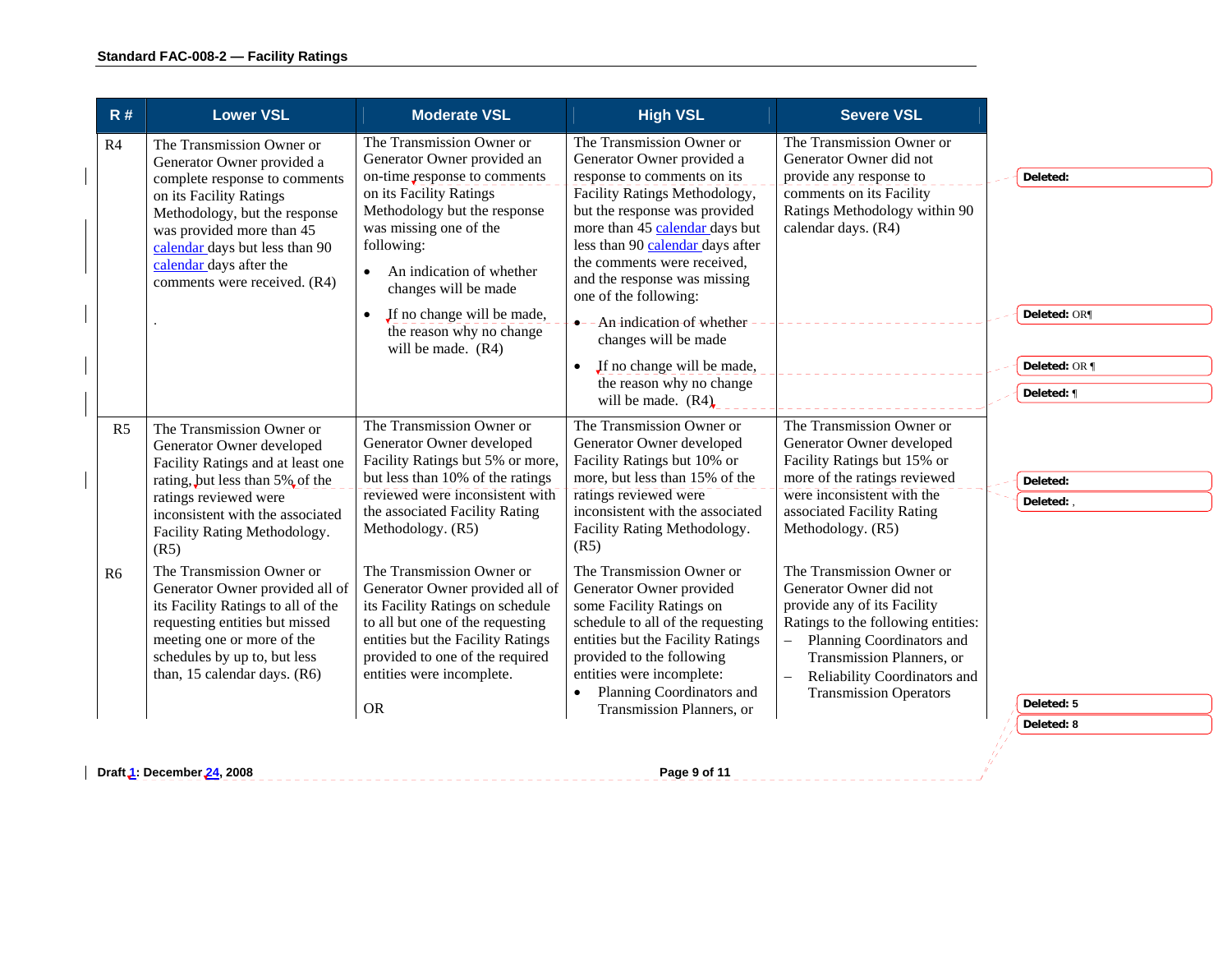| R# | <b>Lower VSL</b> | <b>Moderate VSL</b>                                                                                                                                                                                                                                    | <b>High VSL</b>                                                                                                                                                                                                                                                                                                                | <b>Severe VSL</b>                                                                                                                                                                                                                   |
|----|------------------|--------------------------------------------------------------------------------------------------------------------------------------------------------------------------------------------------------------------------------------------------------|--------------------------------------------------------------------------------------------------------------------------------------------------------------------------------------------------------------------------------------------------------------------------------------------------------------------------------|-------------------------------------------------------------------------------------------------------------------------------------------------------------------------------------------------------------------------------------|
|    |                  | The Transmission Owner or<br>Generator Owner provided all of<br>its Facility Ratings to all of the<br>requesting entities but missed<br>meeting one or more of the<br>schedules by 15 calendar days<br>or more but less than 30<br>calendar days. (R6) | Reliability Coordinators and<br><b>Transmission Operators</b><br>OR.<br>The Transmission Owner or<br>Generator Owner provided all of<br>its Facility Ratings to all of the<br>requesting entities but missed<br>meeting one or more of the<br>schedules by 30 calendar days<br>or more but less than 45<br>calendar days. (R6) | <b>OR</b><br>The Transmission Owner or<br>Generator Owner provided all of<br>its Facility Ratings to all of the<br>requesting entities but missed<br>meeting one or more of the<br>schedules by 45 calendar days<br>or more. $(R6)$ |

|                                                         |               | Deleted: 5 |
|---------------------------------------------------------|---------------|------------|
|                                                         |               | Deleted: 8 |
|                                                         |               |            |
| Draft <mark>1</mark> : December <mark>24, 2008</mark> , | Page 10 of 11 |            |
|                                                         |               |            |

 $\boxed{... [2]}$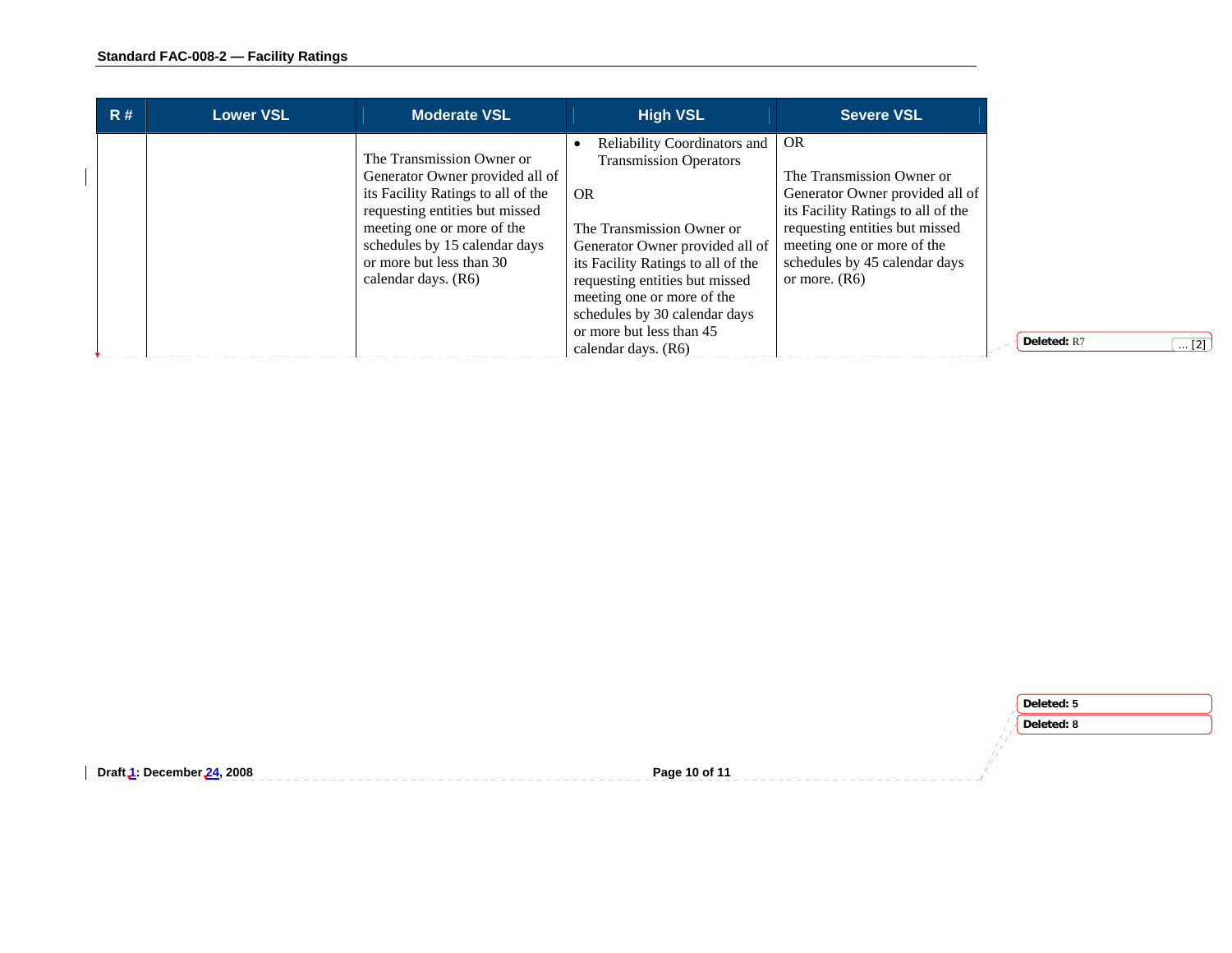# **E. Regional Variances**

None Identified

# **F. Associated Documents**

None Identified

# **Version History**

| <b>Version</b> | Date                 | <b>Action</b>                                                                                    | <b>Change Tracking</b> |
|----------------|----------------------|--------------------------------------------------------------------------------------------------|------------------------|
|                | To be<br>determined. | Combined FAC-008-1 and FAC-009-1<br>and made changes to address FERC<br>directives in Order 693. | Revision               |
|                |                      |                                                                                                  |                        |
|                |                      |                                                                                                  |                        |